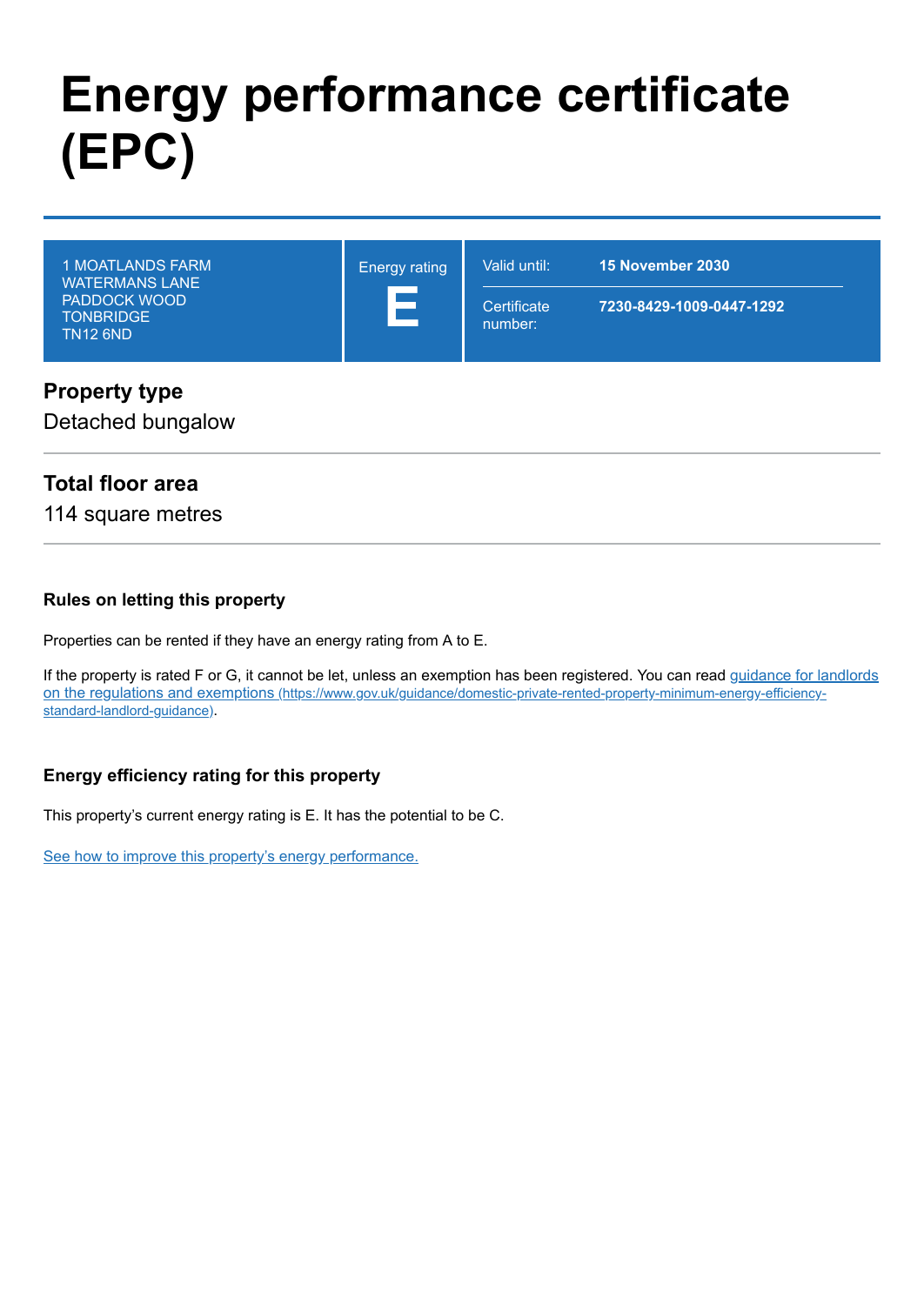| <b>Score</b> | <b>Energy rating</b> | <b>Current</b> | <b>Potential</b>    |
|--------------|----------------------|----------------|---------------------|
| $92 +$       |                      |                |                     |
| 81-91        | Β                    |                |                     |
| 69-80        | $\mathbf C$          |                | 78  <br>$\mathbf C$ |
| 55-68        |                      |                |                     |
| 39-54        | Е                    | $49$   E       |                     |
| $21 - 38$    | F                    |                |                     |
| $1 - 20$     | Q                    |                |                     |

The graph shows this property's current and potential energy efficiency.

Properties are given a rating from A (most efficient) to G (least efficient).

Properties are also given a score. The higher the number the lower your fuel bills are likely to be.

For properties in England and Wales:

- the average energy rating is D
- the average energy score is 60

### **Breakdown of property's energy performance**

This section shows the energy performance for features of this property. The assessment does not consider the condition of a feature and how well it is working.

Each feature is assessed as one of the following:

- very good (most efficient)
- good
- average
- poor
- very poor (least efficient)

When the description says "assumed", it means that the feature could not be inspected and an assumption has been made based on the property's age and type.

| <b>Feature</b> | <b>Description</b>                             | Rating |
|----------------|------------------------------------------------|--------|
| Wall           | Solid brick, as built, no insulation (assumed) | Poor   |
| Wall           | Cavity wall, as built, insulated (assumed)     | Good   |
| Roof           | Pitched, 200 mm loft insulation                | Good   |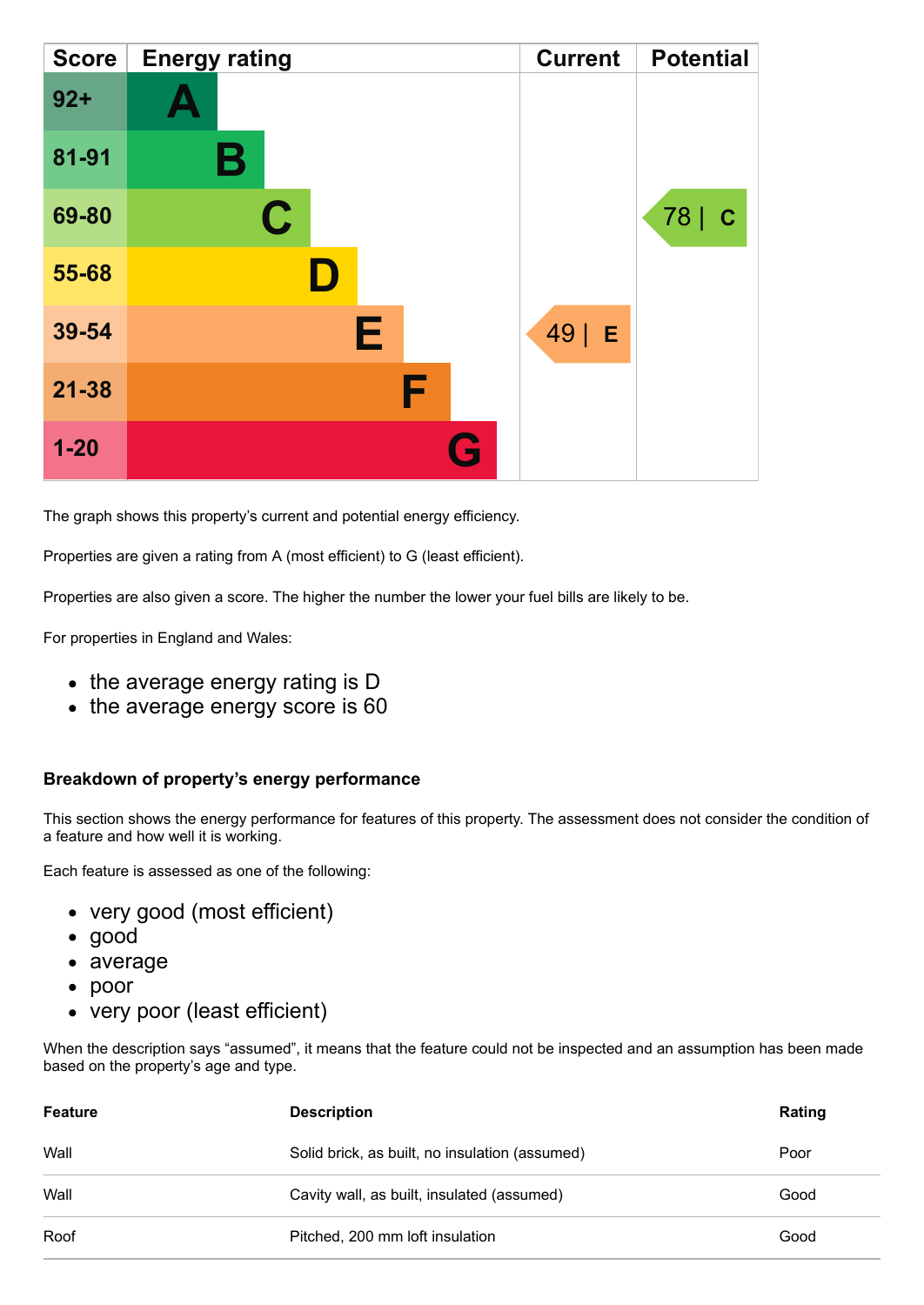| <b>Feature</b>       | <b>Description</b>                          | Rating    |
|----------------------|---------------------------------------------|-----------|
| Roof                 | Pitched, no insulation (assumed)            | Very poor |
| Window               | Fully double glazed                         | Average   |
| Main heating         | Boiler and radiators, oil                   | Average   |
| Main heating control | Programmer, room thermostat and TRVs        | Good      |
| Hot water            | From main system                            | Average   |
| Lighting             | Low energy lighting in 46% of fixed outlets | Good      |
| Floor                | Solid, no insulation (assumed)              | N/A       |
| Floor                | Solid, insulated (assumed)                  | N/A       |
| Secondary heating    | Room heaters, dual fuel (mineral and wood)  | N/A       |

# **Primary energy use**

The primary energy use for this property per year is 237 kilowatt hours per square metre (kWh/m2).

### What is primary energy use?

### **Environmental impact of this property**

This property's current environmental impact rating is E. It has the potential to be C.

Properties are rated in a scale from A to G based on how much carbon dioxide (CO2) they produce.

Properties with an A rating produce less CO2 than G rated properties.

### **An average household produces**

6 tonnes of CO2

### **This property produces**

6.9 tonnes of CO2

### **This property's potential production**

3.1 tonnes of CO2

By making the [recommended changes,](#page-3-0) you could reduce this property's CO2 emissions by 3.8 tonnes per year. This will help to protect the environment.

Environmental impact ratings are based on assumptions about average occupancy and energy use. They may not reflect how energy is consumed by the people living at the property.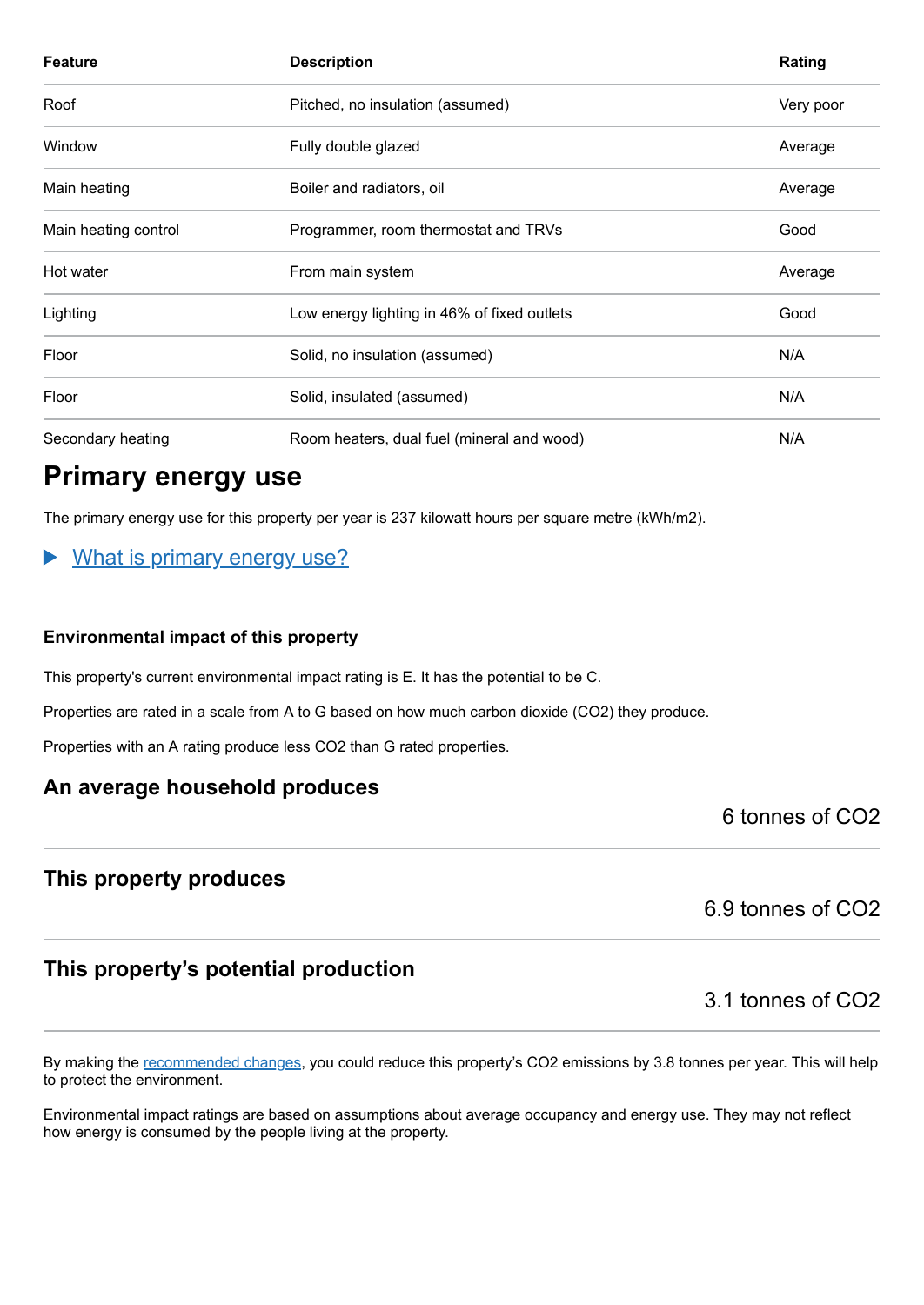### <span id="page-3-0"></span>**How to improve this property's energy performance**

Making any of the recommended changes will improve this property's energy efficiency.

If you make all of the recommended changes, this will improve the property's energy rating and score from E (49) to C (78).

What is an energy rating?

# **Recommendation 1: Flat roof or sloping ceiling insulation**

Flat roof or sloping ceiling insulation

**Typical installation cost**

**Typical yearly saving**

**Potential rating after carrying out recommendation 1**

Internal or external wall insulation

**Typical installation cost**

**Typical yearly saving**

**Potential rating after carrying out recommendations 1 and 2**

# **Recommendation 3: Floor insulation (solid floor)**

Floor insulation (solid floor)

**Typical installation cost**

£4,000 - £6,000

£850 - £1,500 £52



£4,000 - £14,000

£210

61 | D

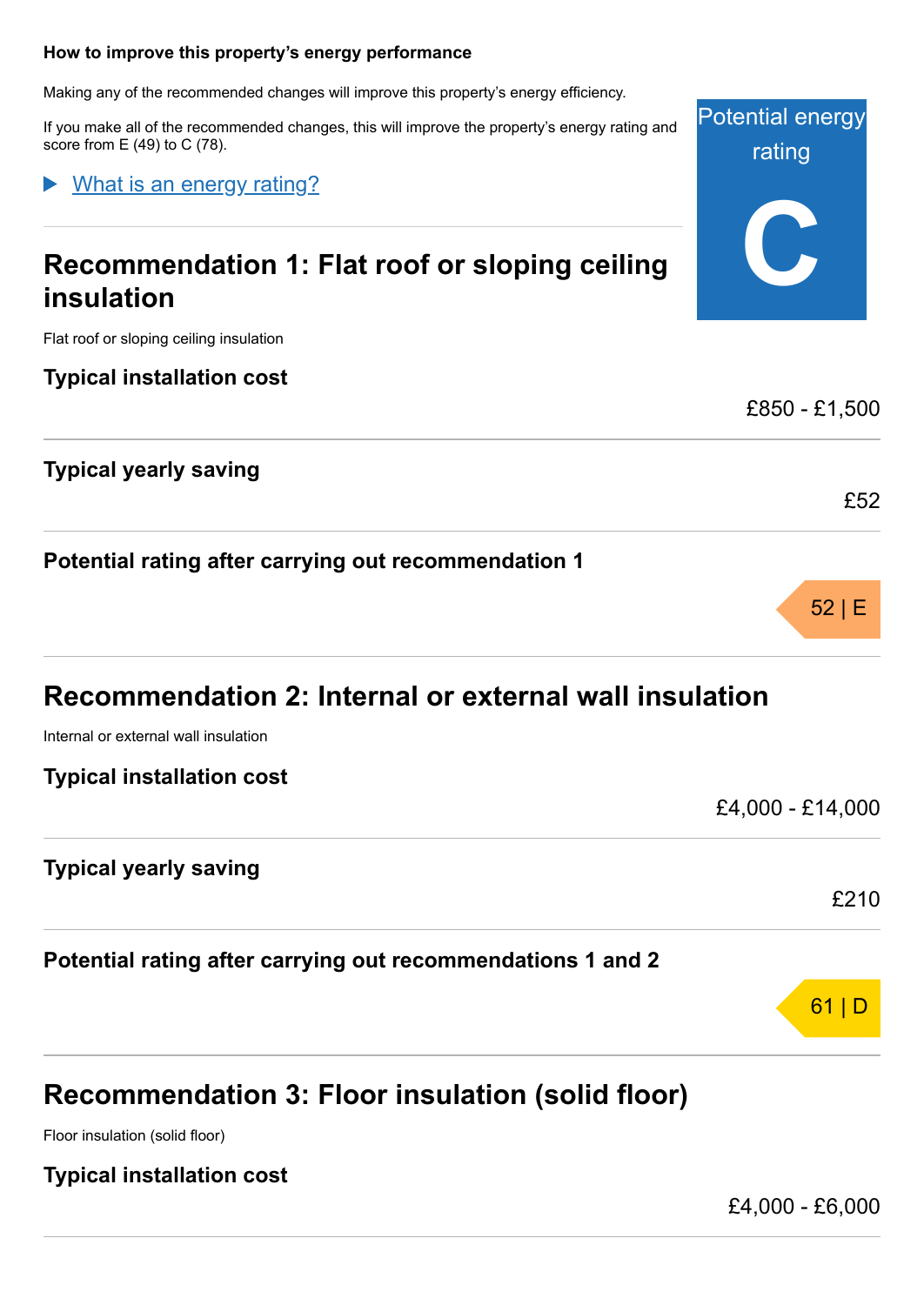| Potential rating after carrying out recommendations 1 to 3 |                 |
|------------------------------------------------------------|-----------------|
|                                                            | 65              |
| Recommendation 4: Hot water cylinder insulation            |                 |
| Add additional 80 mm jacket to hot water cylinder          |                 |
| <b>Typical installation cost</b>                           |                 |
|                                                            | £15 - £30       |
| <b>Typical yearly saving</b>                               | £19             |
| Potential rating after carrying out recommendations 1 to 4 |                 |
|                                                            | 66              |
| <b>Recommendation 5: Low energy lighting</b>               |                 |
| Low energy lighting                                        |                 |
| <b>Typical installation cost</b>                           |                 |
|                                                            | £35             |
| <b>Typical yearly saving</b>                               |                 |
|                                                            | £39             |
| Potential rating after carrying out recommendations 1 to 5 |                 |
|                                                            | 67              |
| <b>Recommendation 6: Solar water heating</b>               |                 |
| Solar water heating                                        |                 |
| <b>Typical installation cost</b>                           |                 |
|                                                            | £4,000 - £6,000 |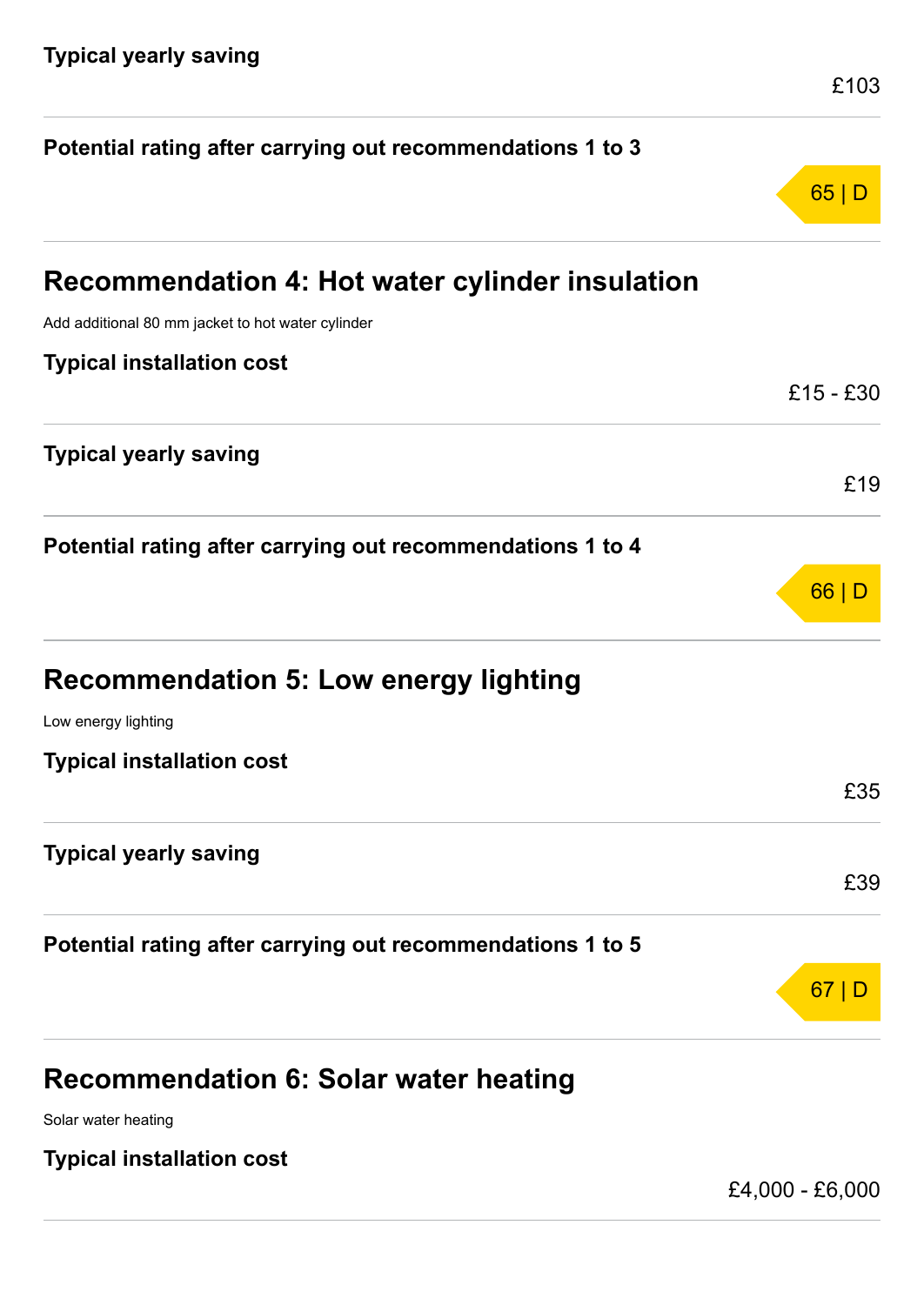|                                                                                                         | 69   C          |
|---------------------------------------------------------------------------------------------------------|-----------------|
| Recommendation 7: Solar photovoltaic panels, 2.5 kWp                                                    |                 |
| Solar photovoltaic panels                                                                               |                 |
| <b>Typical installation cost</b>                                                                        |                 |
|                                                                                                         | £3,500 - £5,500 |
| <b>Typical yearly saving</b>                                                                            |                 |
|                                                                                                         | £354            |
| Potential rating after carrying out recommendations 1 to 7                                              |                 |
|                                                                                                         | 78   C          |
| Paying for energy improvements                                                                          |                 |
| Find energy grants and ways to save energy in your home. (https://www.gov.uk/improve-energy-efficiency) |                 |
| <b>Estimated energy use and potential savings</b>                                                       |                 |
| Estimated yearly energy cost for this property                                                          |                 |
|                                                                                                         | £1195           |
| <b>Potential saving</b>                                                                                 |                 |
|                                                                                                         | £474            |

**Potential rating after carrying out recommendations 1 to 6**

The estimated cost shows how much the average household would spend in this property for heating, lighting and hot water. It is not based on how energy is used by the people living at the property.

The estimated saving is based on making all of the recommendations in [how to improve this property's energy performance.](#page-3-0)

For advice on how to reduce your energy bills visit Simple Energy Advice [\(https://www.simpleenergyadvice.org.uk/\)](https://www.simpleenergyadvice.org.uk/).

# **Heating use in this property**

Heating a property usually makes up the majority of energy costs.

### **Estimated energy used to heat this property**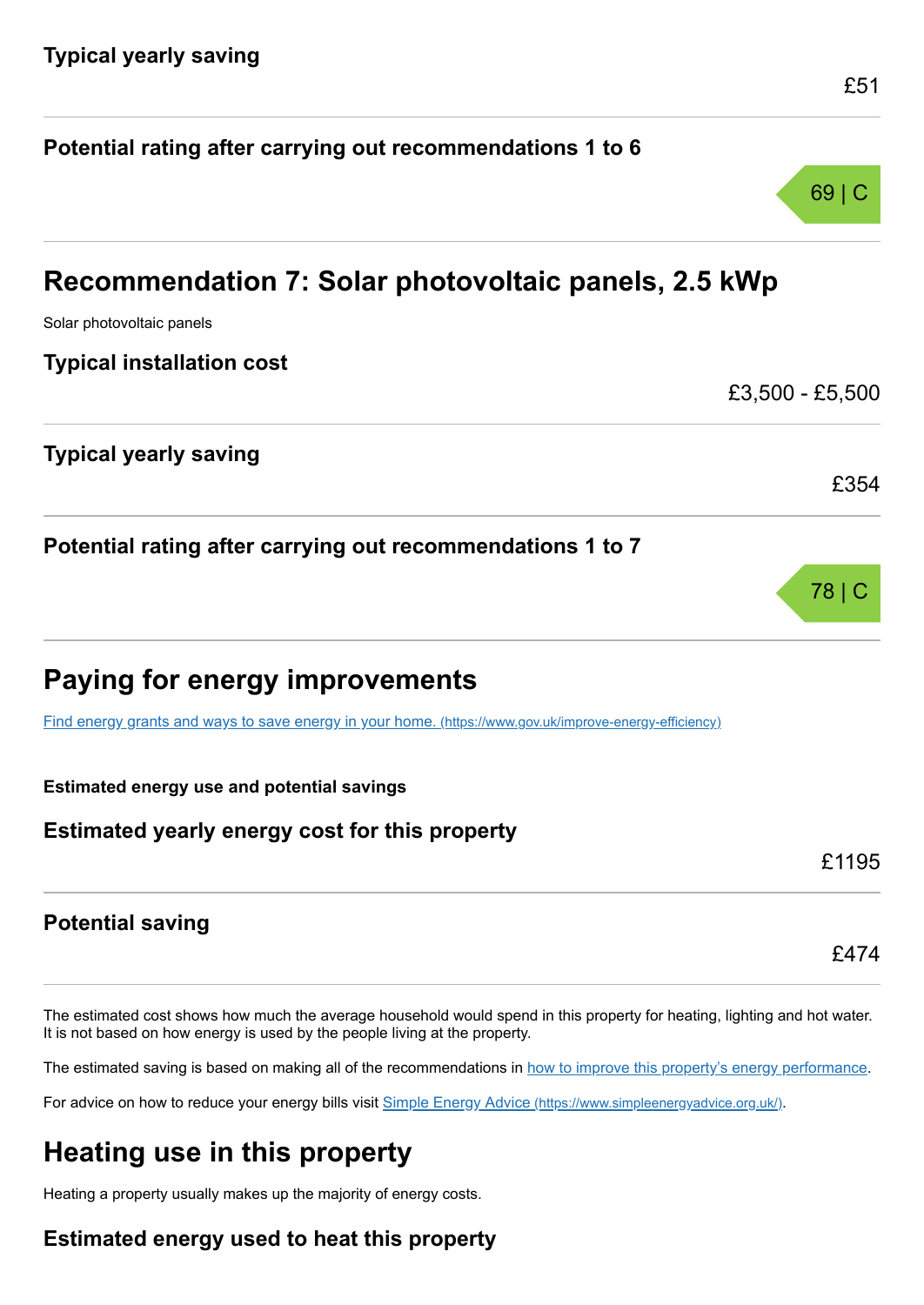### **Water heating**

3335 kWh per year

### **Potential energy savings by installing insulation**

**Type of insulation Amount of energy saved** 

### **Solid wall insulation** 3946 kWh per year

You might be able to receive Renewable Heat Incentive payments [\(https://www.gov.uk/domestic-renewable-heat-incentive\)](https://www.gov.uk/domestic-renewable-heat-incentive). This will help to reduce carbon emissions by replacing your existing heating system with one that generates renewable heat. The estimated energy required for space and water heating will form the basis of the payments.

### **Contacting the assessor and accreditation scheme**

This EPC was created by a qualified energy assessor.

If you are unhappy about your property's energy assessment or certificate, you can complain to the assessor directly.

If you are still unhappy after contacting the assessor, you should contact the assessor's accreditation scheme.

Accreditation schemes are appointed by the government to ensure that assessors are qualified to carry out EPC assessments.

# **Assessor contact details**

### **Assessor's name**

Karen Urbani

### **Telephone**

01189770690

### **Email**

[epc@nichecom.co.uk](mailto:epc@nichecom.co.uk)

# **Accreditation scheme contact details**

### **Accreditation scheme**

Elmhurst Energy Systems Ltd

### **Assessor ID**

EES/022323

**Telephone**